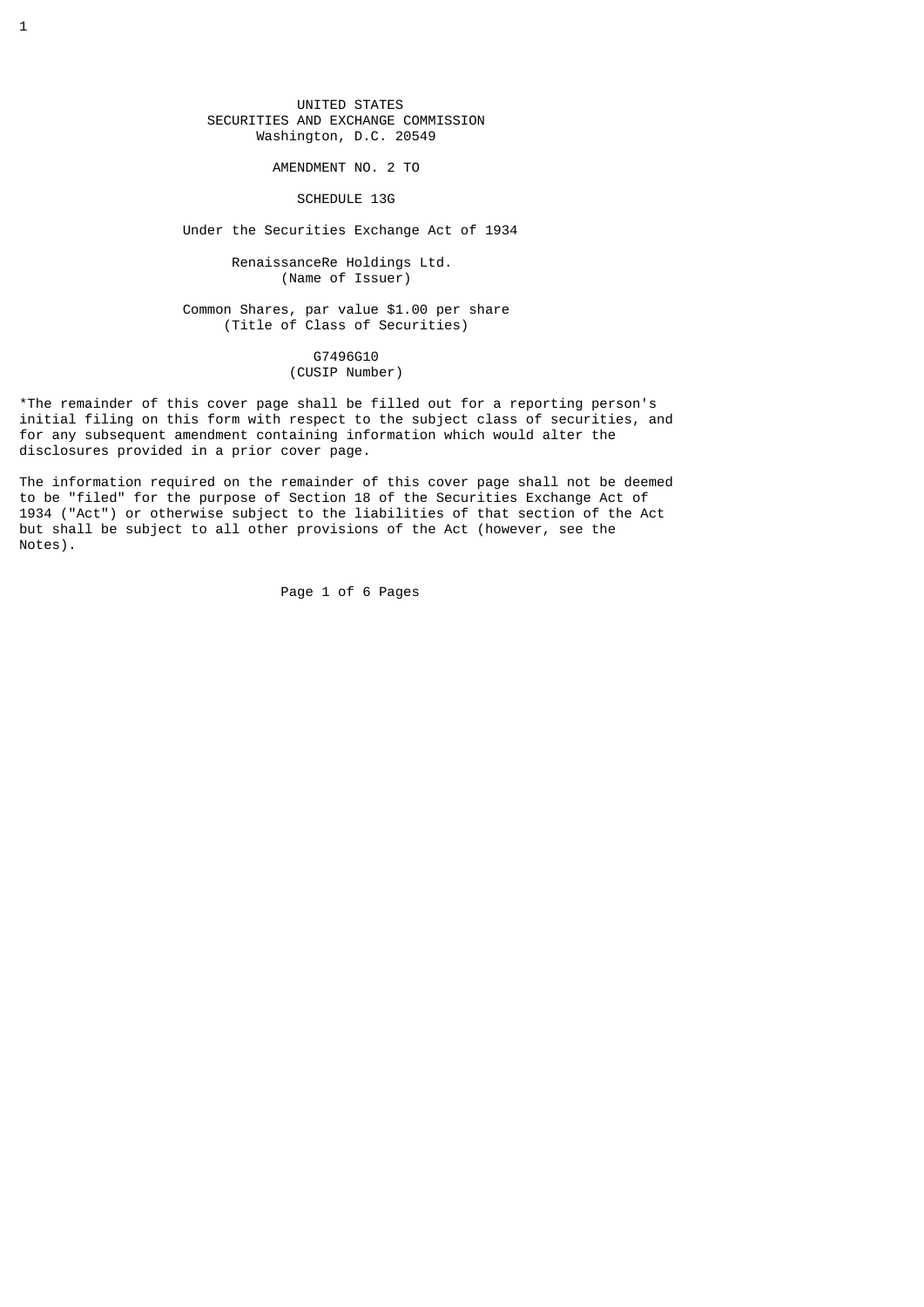| CUSIP No.   G7496G10                                                               | ---------------<br>----------------------                        |   | 13G                                                          |  |  |  | . | Page 2 of 6 Pages                 |
|------------------------------------------------------------------------------------|------------------------------------------------------------------|---|--------------------------------------------------------------|--|--|--|---|-----------------------------------|
|                                                                                    | 1 NAME OF REPORTING PERSON                                       |   | S.S. OR I.R.S. IDENTIFICATION NO. OF ABOVE PERSON            |  |  |  |   |                                   |
|                                                                                    | $I.D.$ #13-3549187                                               |   | Warburg, Pincus Investors, L.P.                              |  |  |  |   |                                   |
|                                                                                    | 2 CHECK THE APPROPRIATE BOX IF A MEMBER OF A GROUP*<br>$(a)$ [ ] |   |                                                              |  |  |  |   |                                   |
| 3                                                                                  | SEC USE ONLY                                                     |   |                                                              |  |  |  |   | $(b)$ $[X]$                       |
| 4                                                                                  | CITIZENSHIP OR PLACE OF ORGANIZATION                             |   |                                                              |  |  |  |   |                                   |
|                                                                                    | Delaware                                                         |   |                                                              |  |  |  |   |                                   |
|                                                                                    |                                                                  |   | 5 SOLE VOTING POWER                                          |  |  |  |   |                                   |
|                                                                                    |                                                                  |   | $-0-$                                                        |  |  |  |   |                                   |
| NUMBER OF<br><b>SHARES</b><br>BENEFICIALLY<br>OWNED BY<br><b>EACH</b><br>REPORTING |                                                                  |   | 6 SHARED VOTING POWER                                        |  |  |  |   |                                   |
|                                                                                    |                                                                  |   | 7,914,619                                                    |  |  |  |   |                                   |
|                                                                                    |                                                                  |   | 7 SOLE DISPOSITIVE POWER                                     |  |  |  |   |                                   |
| <b>PERSON</b>                                                                      |                                                                  |   | $-0-$                                                        |  |  |  |   |                                   |
| WITH                                                                               |                                                                  | 8 | SHARED DISPOSITIVE POWER                                     |  |  |  |   |                                   |
|                                                                                    |                                                                  |   | 7,914,619                                                    |  |  |  |   |                                   |
| 9                                                                                  |                                                                  |   | AGGREGATE AMOUNT BENEFICIALLY OWNED BY EACH REPORTING PERSON |  |  |  |   |                                   |
|                                                                                    | 7,914,619                                                        |   |                                                              |  |  |  |   |                                   |
| 10                                                                                 | CERTAIN SHARES*                                                  |   | CHECK BOX IF THE AGGREGATE AMOUNT IN ROW (9) EXCLUDES        |  |  |  |   | $\begin{bmatrix} 1 \end{bmatrix}$ |
| 11                                                                                 | PERCENT OF CLASS REPRESENTED BY AMOUNT IN ROW 9                  |   |                                                              |  |  |  |   |                                   |
|                                                                                    | 33.6%                                                            |   |                                                              |  |  |  |   |                                   |
| 12                                                                                 | TYPE OF REPORTING PERSON*                                        |   |                                                              |  |  |  |   |                                   |
|                                                                                    | PN                                                               |   |                                                              |  |  |  |   |                                   |

\*SEE INSTRUCTION BEFORE FILLING OUT!

2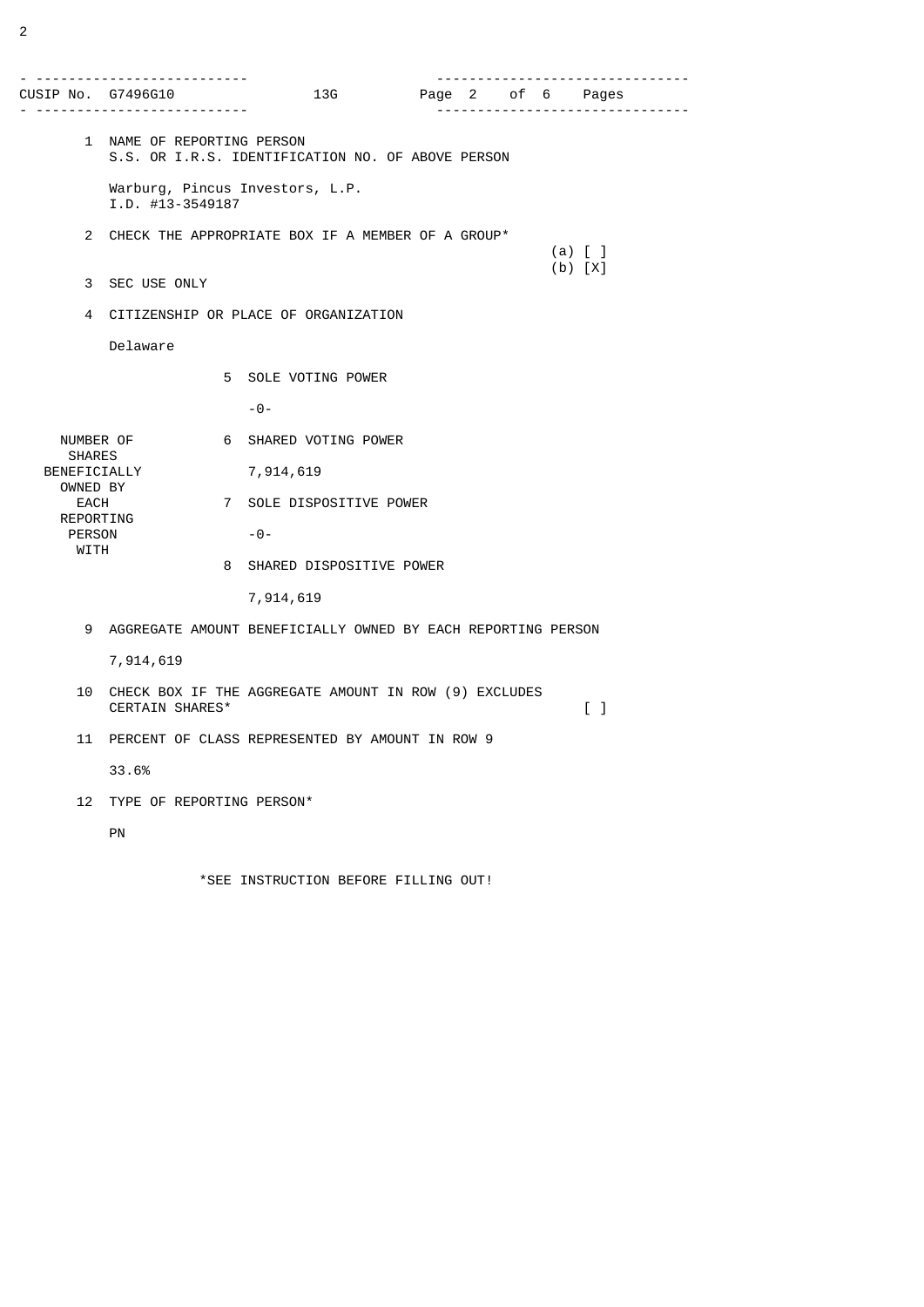| - ----------------            | --------<br>CUSIP No.   G7496G10<br>.<br>$- - - - - -$                                                               |   | 13G                                                          | Page 3 of 6 Pages | $- - - - - - - -$ | -------------------------------<br>. |  |
|-------------------------------|----------------------------------------------------------------------------------------------------------------------|---|--------------------------------------------------------------|-------------------|-------------------|--------------------------------------|--|
|                               | 1 NAME OF REPORTING PERSON                                                                                           |   | S.S. OR I.R.S. IDENTIFICATION NO. OF ABOVE PERSON            |                   |                   |                                      |  |
|                               | Warburg, Pincus & Co.<br>$I.D. # 13-6358475$                                                                         |   |                                                              |                   |                   |                                      |  |
| $\overline{2}$                | CHECK THE APPROPRIATE BOX IF A MEMBER OF A GROUP*<br>$(a)$ $[$ $]$                                                   |   |                                                              |                   |                   |                                      |  |
|                               | $(b) [X]$<br>3 SEC USE ONLY                                                                                          |   |                                                              |                   |                   |                                      |  |
| 4                             | CITIZENSHIP OR PLACE OF ORGANIZATION                                                                                 |   |                                                              |                   |                   |                                      |  |
|                               | New York                                                                                                             |   |                                                              |                   |                   |                                      |  |
|                               |                                                                                                                      |   | 5 SOLE VOTING POWER                                          |                   |                   |                                      |  |
|                               |                                                                                                                      |   | $-0-$                                                        |                   |                   |                                      |  |
| NUMBER OF                     |                                                                                                                      |   | 6 SHARED VOTING POWER                                        |                   |                   |                                      |  |
| <b>SHARES</b><br>BENEFICIALLY |                                                                                                                      |   | 7,914,619                                                    |                   |                   |                                      |  |
| OWNED BY<br><b>EACH</b>       |                                                                                                                      |   | 7 SOLE DISPOSITIVE POWER                                     |                   |                   |                                      |  |
| <b>PERSON</b>                 | REPORTING                                                                                                            |   | $-0-$                                                        |                   |                   |                                      |  |
| WITH                          |                                                                                                                      | 8 | SHARED DISPOSITIVE POWER                                     |                   |                   |                                      |  |
|                               |                                                                                                                      |   | 7,914,619                                                    |                   |                   |                                      |  |
| 9                             |                                                                                                                      |   | AGGREGATE AMOUNT BENEFICIALLY OWNED BY EACH REPORTING PERSON |                   |                   |                                      |  |
|                               | 7,914,619                                                                                                            |   |                                                              |                   |                   |                                      |  |
| 10                            | CHECK BOX IF THE AGGREGATE AMOUNT IN ROW (9) EXCLUDES<br><b>CERTAIN SHARES*</b><br>$\begin{bmatrix} 1 \end{bmatrix}$ |   |                                                              |                   |                   |                                      |  |
| 11                            |                                                                                                                      |   | PERCENT OF CLASS REPRESENTED BY AMOUNT IN ROW 9              |                   |                   |                                      |  |
|                               | 33.6%                                                                                                                |   |                                                              |                   |                   |                                      |  |
| 12                            | TYPE OF REPORTING PERSON*                                                                                            |   |                                                              |                   |                   |                                      |  |
|                               | PN                                                                                                                   |   |                                                              |                   |                   |                                      |  |

\*SEE INSTRUCTION BEFORE FILLING OUT!

3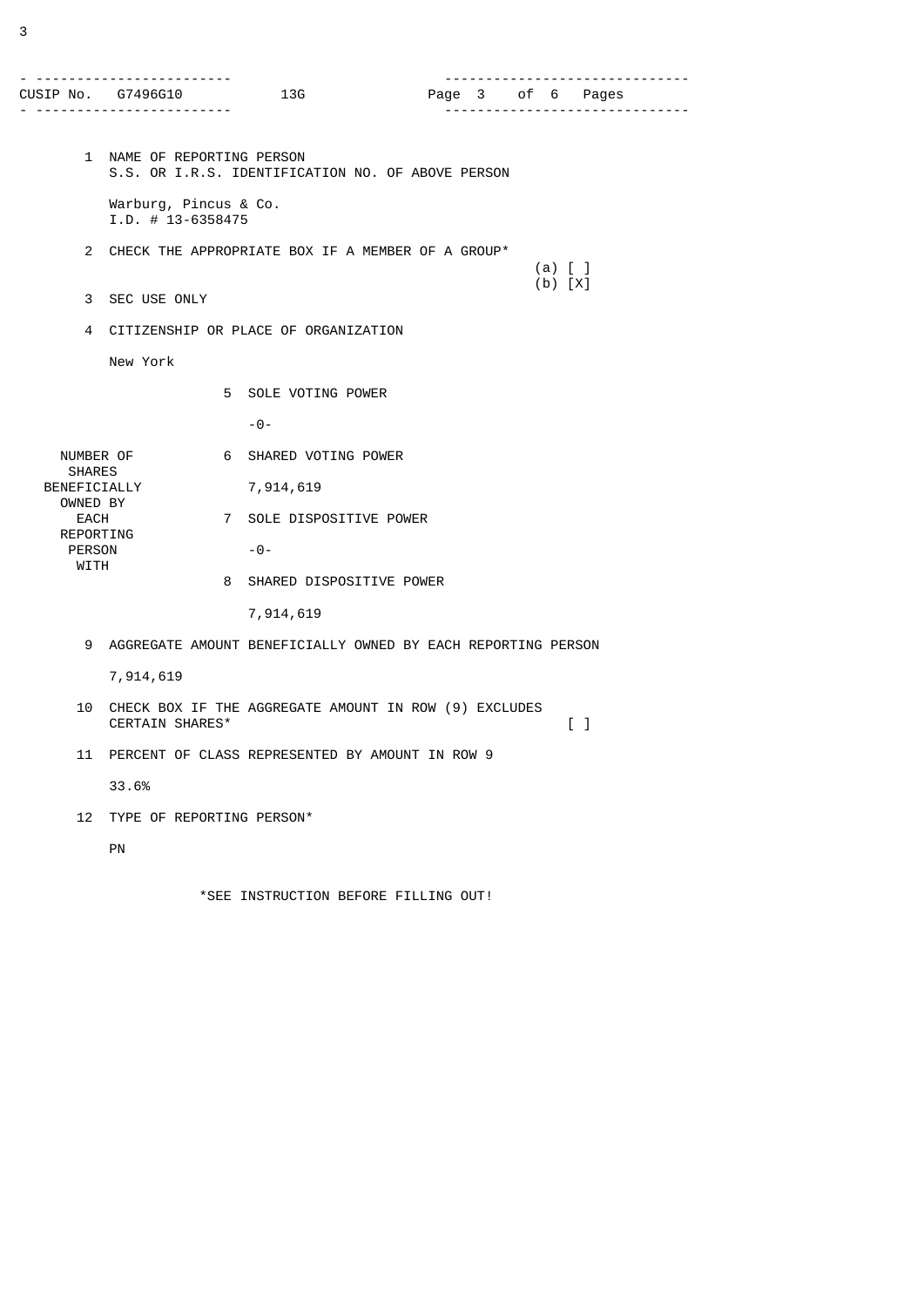4

| Item $1(a)$ .               | Name of Issuer:                                                                                                                                                                                                                                                                                                                                                                                                                                                                                                                                                                                                                                                                                                                                                                                                                                                                                                                                                                                                                                                                                                                                                         |
|-----------------------------|-------------------------------------------------------------------------------------------------------------------------------------------------------------------------------------------------------------------------------------------------------------------------------------------------------------------------------------------------------------------------------------------------------------------------------------------------------------------------------------------------------------------------------------------------------------------------------------------------------------------------------------------------------------------------------------------------------------------------------------------------------------------------------------------------------------------------------------------------------------------------------------------------------------------------------------------------------------------------------------------------------------------------------------------------------------------------------------------------------------------------------------------------------------------------|
|                             | RenaissanceRe Holdings Ltd. (the "Issuer").                                                                                                                                                                                                                                                                                                                                                                                                                                                                                                                                                                                                                                                                                                                                                                                                                                                                                                                                                                                                                                                                                                                             |
| Item $1(b)$ .               | Address of Issuer's Principal Executive Offices:                                                                                                                                                                                                                                                                                                                                                                                                                                                                                                                                                                                                                                                                                                                                                                                                                                                                                                                                                                                                                                                                                                                        |
|                             | Renaissance House<br>8-12 East Broadway<br>Pembroke HM19 Bermuda                                                                                                                                                                                                                                                                                                                                                                                                                                                                                                                                                                                                                                                                                                                                                                                                                                                                                                                                                                                                                                                                                                        |
| Items $2(a)$<br>and $(b)$ . | Name of Person Filing; Address of Principal<br>Business Office:                                                                                                                                                                                                                                                                                                                                                                                                                                                                                                                                                                                                                                                                                                                                                                                                                                                                                                                                                                                                                                                                                                         |
|                             | This statement is filed by and on behalf of<br>(a) Warburg, Pincus Investors, L.P., a<br>Delaware limited partnership ("WPI");<br>(b) Warburg, Pincus & Co., a New York general<br>partnership ("WP"); and (c) E.M. Warburg,<br>Pincus & Co., LLC, a New York limited<br>liability company ("EMW LLC"), which manages<br>WPI. WP, as the sole general partner of WPI, has<br>a 20% interest in the profits of WPI. Lionel<br>I. Pincus is the managing partner of WP and<br>the managing member of EMW LLC and may be<br>deemed to control both WP and EMW LLC. The<br>members of EMW LLC are substantially the same<br>as the partners of WP. Kewsong Lee, Howard H.<br>Newman and David A. Tanner, each a director of<br>the Issuer, are Managing Directors and members<br>of EMW LLC and general partners of WP. Each of<br>Messrs. Lee, Newman, and Tanner disclaim<br>beneficial ownership, for purposes of Rule<br>13d-3 under the Securities Exchange Act of<br>1934, as amended, of the Common Shares<br>beneficially owned by WP (as defined below).<br>The business address of each of the foregoing<br>is 466 Lexington Avenue, New York, New York<br>10017. |
| Item $2(c)$ .               | Citizenship:                                                                                                                                                                                                                                                                                                                                                                                                                                                                                                                                                                                                                                                                                                                                                                                                                                                                                                                                                                                                                                                                                                                                                            |
|                             | Not Applicable.                                                                                                                                                                                                                                                                                                                                                                                                                                                                                                                                                                                                                                                                                                                                                                                                                                                                                                                                                                                                                                                                                                                                                         |
| Item $2(d)$ .               | Title of Class of Securities:                                                                                                                                                                                                                                                                                                                                                                                                                                                                                                                                                                                                                                                                                                                                                                                                                                                                                                                                                                                                                                                                                                                                           |
|                             | Common Shares, par value \$1.00 per share (the "Common<br>Shares"), of the Issuer.                                                                                                                                                                                                                                                                                                                                                                                                                                                                                                                                                                                                                                                                                                                                                                                                                                                                                                                                                                                                                                                                                      |

Page 4 of 6 Pages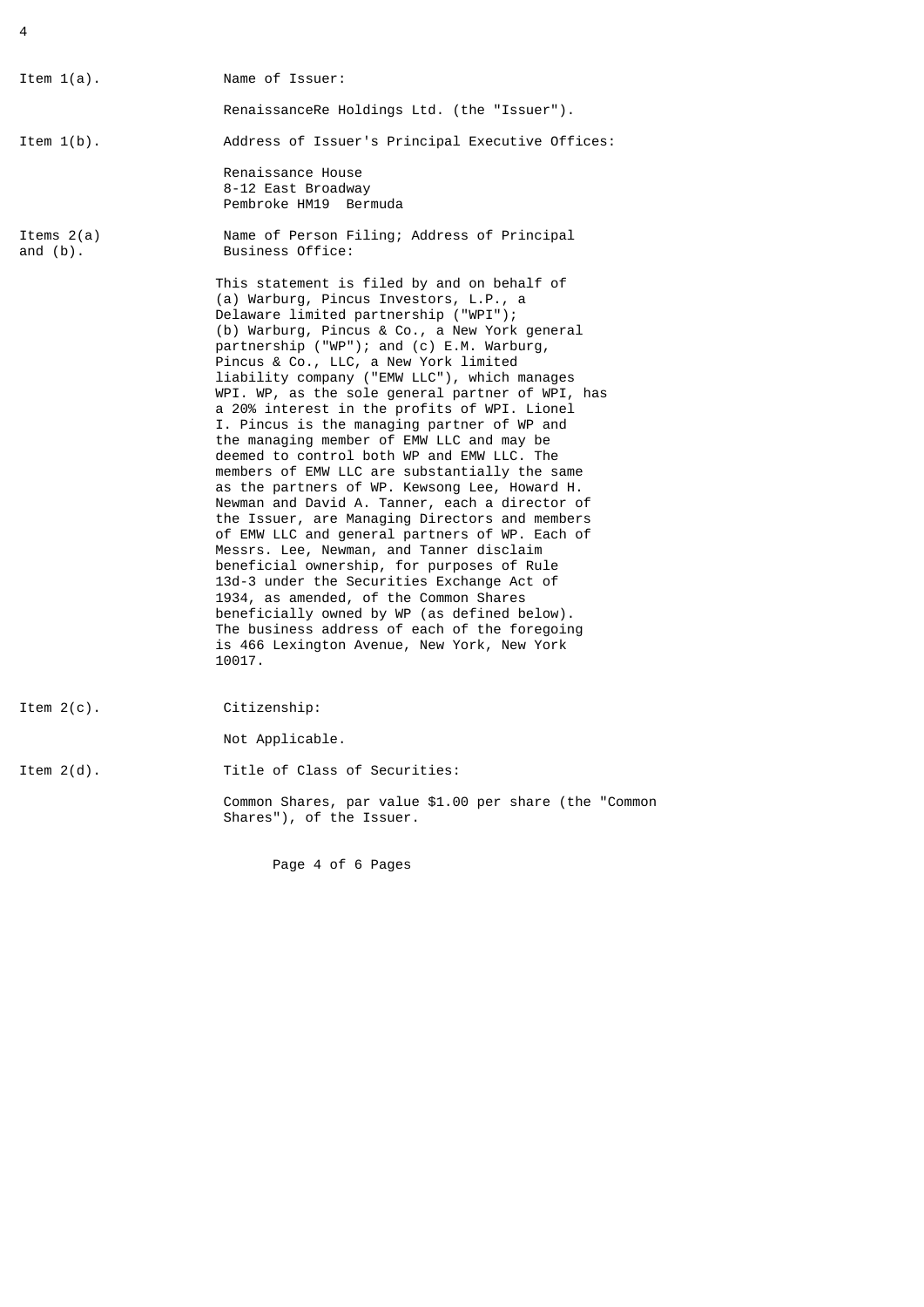7

| Item $2(e)$ . | CUSIP Number:                                                                                                                          |  |  |
|---------------|----------------------------------------------------------------------------------------------------------------------------------------|--|--|
|               | G7496G10.                                                                                                                              |  |  |
| Item 3.       | Not Applicable.                                                                                                                        |  |  |
| Item 4.       | Ownership:                                                                                                                             |  |  |
|               | (a)<br>7,914,619 Common Shares, as of<br>December 31, 1996.                                                                            |  |  |
|               | (b)<br>33.6%                                                                                                                           |  |  |
|               | (c)<br>$-0-$<br>(i)<br>$(i)$ 7, 914, 619<br>(iii)<br>$-0-$<br>(iv)<br>7,914,619                                                        |  |  |
| Item 5.       | Ownership of Five Percent or Less of a Class:                                                                                          |  |  |
|               | Not Applicable.                                                                                                                        |  |  |
| Item 6.       | Ownership of More than Five Percent on Behalf<br>of Another Person:                                                                    |  |  |
|               | Not Applicable.                                                                                                                        |  |  |
| Item 7.       | Identification and Classification of the<br>Subsidiary Which Acquired the Security Being<br>Reported on By the Parent Holding Company: |  |  |
|               | Not Applicable.                                                                                                                        |  |  |
| Item 8.       | Identification and Classification of Members<br>of the Group:                                                                          |  |  |
|               | Not Applicable.                                                                                                                        |  |  |
| Item 9.       | Notice of Dissolution of Group:                                                                                                        |  |  |
|               | Not Applicable.                                                                                                                        |  |  |
| Item 10.      | Certification:                                                                                                                         |  |  |
|               | Not Applicable.                                                                                                                        |  |  |
|               |                                                                                                                                        |  |  |

Page 5 of 6 Pages